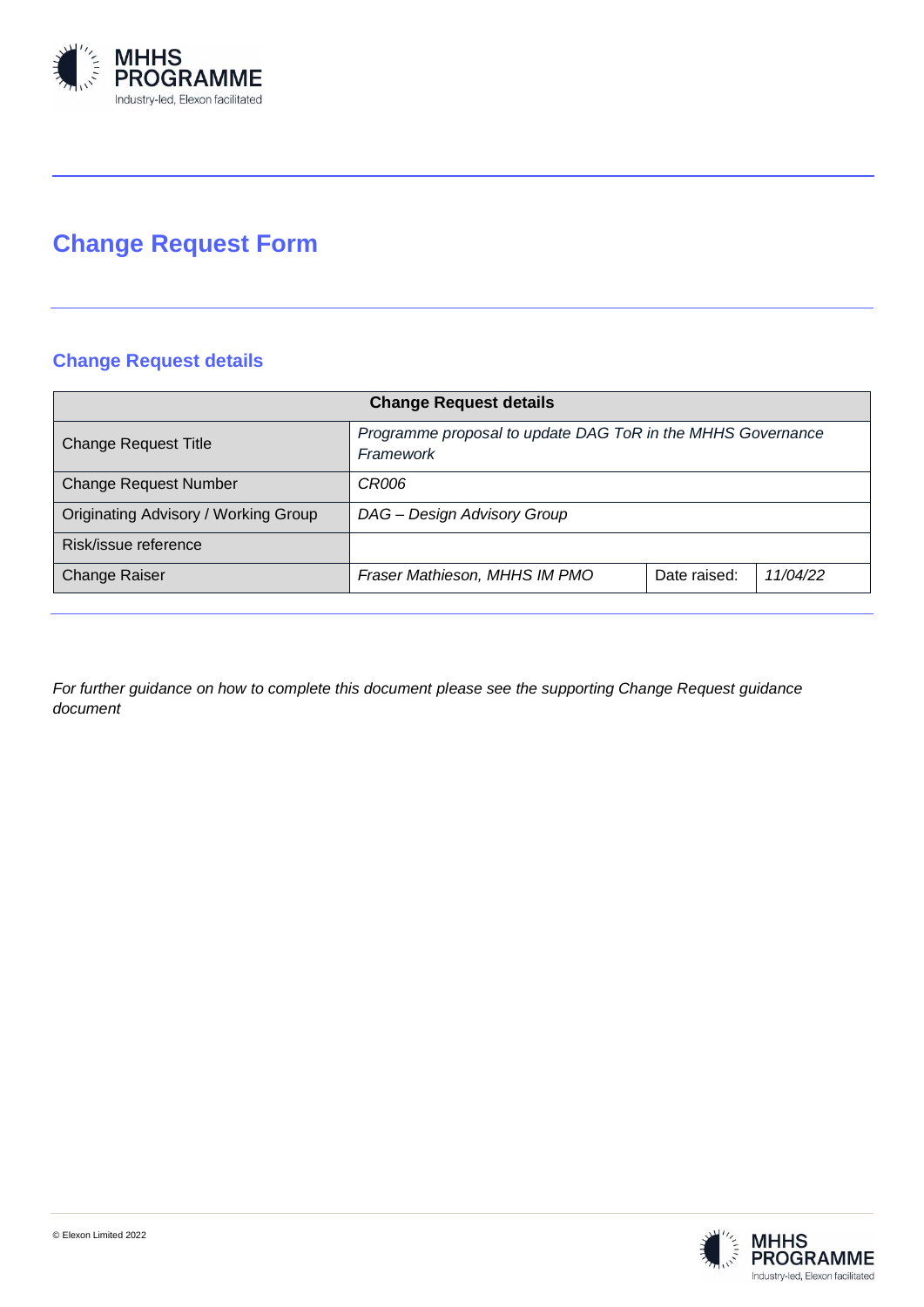# **Part A – Description of proposed change**

#### **Guidance** *– This section should be completed by the Change Raiser when raising the Change Request.*

#### **Part A – Description of proposed change**

#### **Issue statement:**

*(what is the issue that needs to be resolved by the change)*

The Design Advisory Group (DAG) has approved updates to the DAG Terms of Reference (ToR) which clarify the use of the MHHS design principles and that the DAG may deviate from its agreed design principles where it is prudent or necessary to do so. This requires a consequent update to the MHHS Programme Governance Framework and, therefore, an MHHS Change Request.

#### **Description of change:**

*(what is the change you are proposing)*

Update the MHHS Governance Framework to add the updated DAG ToR, as approved by the DAG (see attached change marked document).

#### **Justification for change:**

*(please attach any evidence to support your justification)*

The formal approval of the DAG ToR must be reflected in the MHHS Governance Framework so that the Framework accurately defines MHHS Programme governance arrangements and Programme Participants can transparently see the agreed purpose of each group.

#### **Consequences of no change:**

*(what is the consequence of no change)*

The MHHS Governance Framework will not accurately reflect the updated DAG ToR. Programme participants may notice this discrepancy and it may cause unnecessary confusion.

#### **Alternative options:**

*(What alternative options or mitigations that have been considered)*

n/a

#### **Risks associated with potential change:**

*(what risks related to implementation of the proposed change have been identified)*

None.

#### **Stakeholders consulted on the potential change:**

*(Please document the stakeholders, or stakeholder groups that have been consulted to date on this change)*

#### DAG

**Target date by which a decision is required:** As soon as practicable.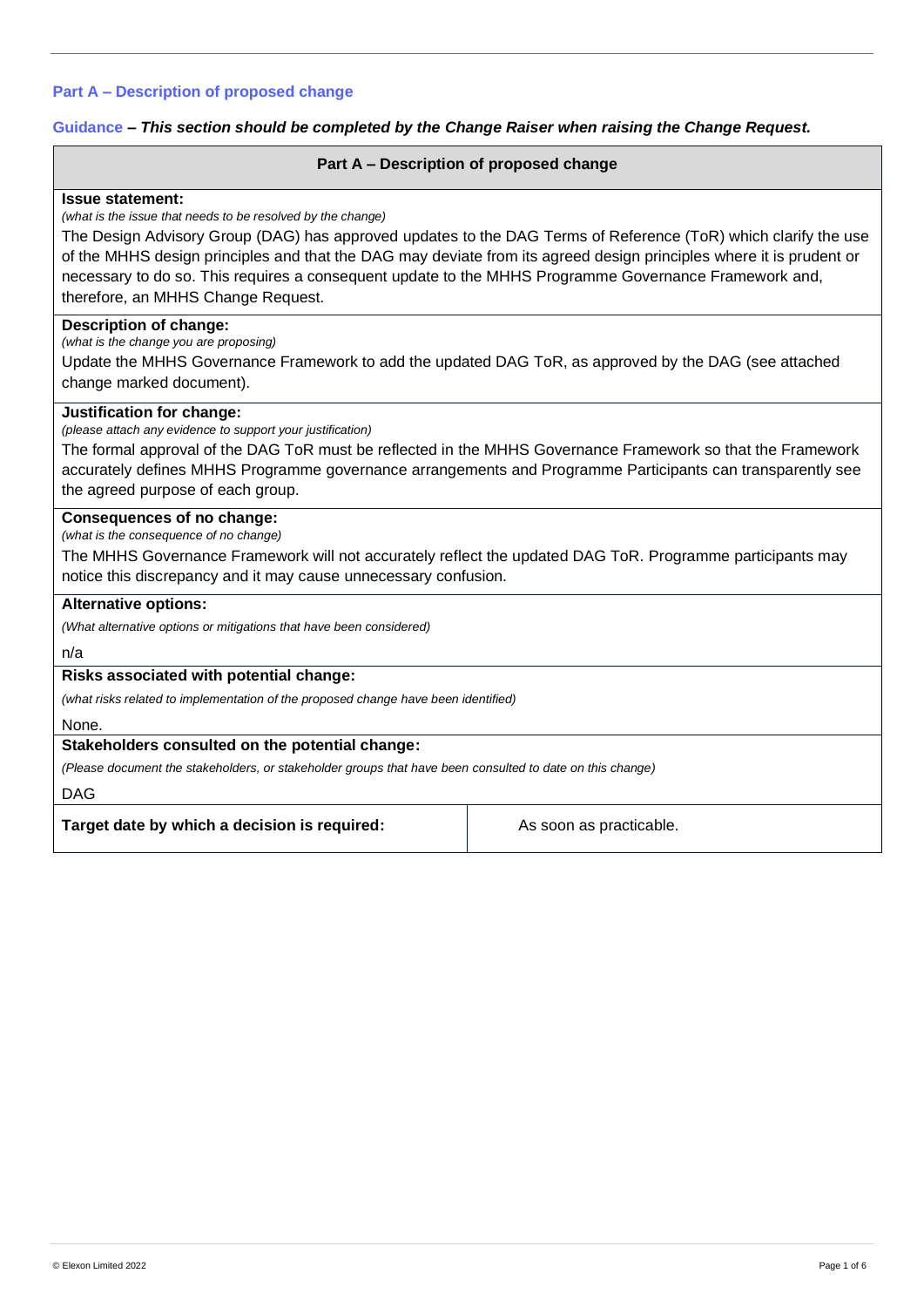# **Part B – Initial Impact of proposed change**

# **Guidance** *– This section should be completed by the Change Raiser before being submitted to the MHHS PMO.*

# **Guidance** *– Please document the benefits of the change and to delivery of the programme objectives*

#### **What benefits does the change bring**

The change will ensure the MHHS Governance Framework Document aligns with the approved DAG ToR and avoid any confusion that may arise with Programme Participants should there be a discrepancy between the documents.

| <b>Programme Objective</b>                                                                                                                                                | Benefit to delivery of the programme objective                                                                     |
|---------------------------------------------------------------------------------------------------------------------------------------------------------------------------|--------------------------------------------------------------------------------------------------------------------|
| To deliver the Design Working Group's Target Operating<br>Model (TOM) covering the 'Meter to Bank' process for all<br><b>Supplier Volume Allocation Settlement meters</b> | This Change Request does not impact the TOM.                                                                       |
| To deliver services to support the revised Settlement<br>Timetable in line with the Design Working Group's<br>recommendation                                              | This Change Request does not impact the revised<br>Settlement Timetable.                                           |
| To implement all related Code changes identified under<br>Ofgem's Significant Code Review (SCR)                                                                           | This Change Request does not impact the Code changes.                                                              |
| To implement MHHS in accordance with the MHHS<br>Implementation Timetable                                                                                                 | This Change Request does not impact the final delivery date<br>for MHHS.                                           |
| To deliver programme capabilities and outcomes to enable<br>the realisation of benefits in compliance with Ofgem's Full<br><b>Business Case</b>                           | Delivered to higher standard than if the Programme doesn't<br>update the DAG ToR in the MHHS Governance Framework. |
| To prove and provide a model for future such industry-led<br>change programmes                                                                                            | This Change Request does not impact the model for future<br>industry-led change programmes.                        |

# **Guidance** *– Please document the known programme parties and programme deliverables that may be impacted by the proposed change*

| Impacted areas                  | <b>Impacted items</b>                                                        |
|---------------------------------|------------------------------------------------------------------------------|
| <b>Impacted Parties</b>         | All Programme Parties participating in DAG and associated governance groups. |
| Impacted<br><b>Deliverables</b> | MHHS DEL-030 MHHS Programme Governance Framework                             |
| Impacted<br><b>Milestones</b>   | None.                                                                        |

# **Note** *– Please refer to MHHS DEL174 Change Request Guidance for information on how to score the initial assessment.*

| Initial assessment     |                           |                                   |                        |
|------------------------|---------------------------|-----------------------------------|------------------------|
| Necessity of change    | 3 - Potentially Important | Expected lead time                | 1 - $<$ 5 working days |
| Rationale of change    | Programme                 | Expected implementation<br>window | 1 - Imminent           |
| Expected change impact | Very Low                  |                                   |                        |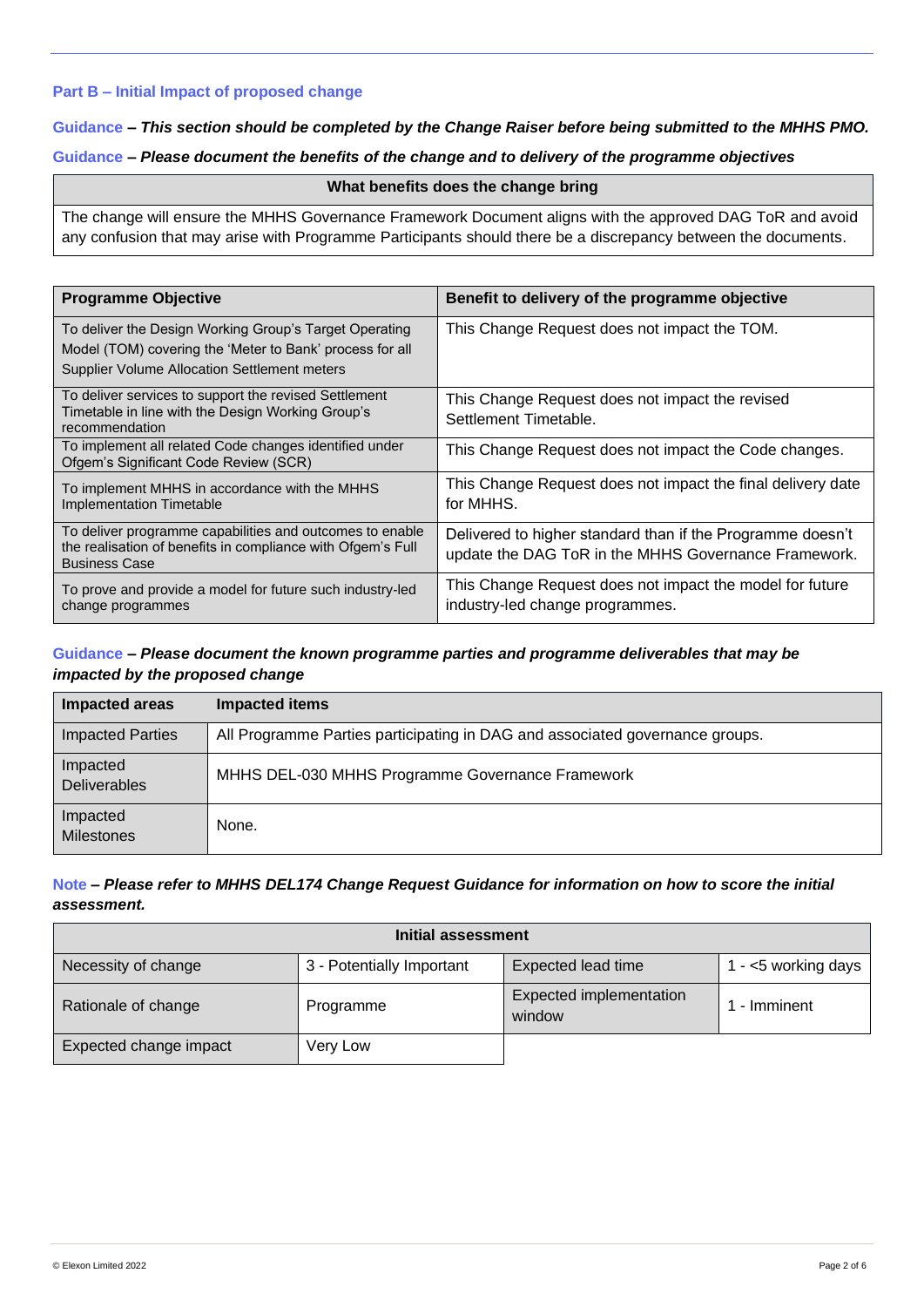#### **Part C – Summary of impact assessment and recommendation**

**Note –** *This section will be completed initially by the Change Raiser and then by Programme Participants as part of the full Impact Assessment.*

*All Impact Assessment responses will be considered public and non-confidential unless otherwise marked. If there are any specific elements of the response (e.g. costs) that are confidential, please mark the specific sections as confidential rather than the response as a whole.*

#### **Guidance – Programme Participants are required to:**

### **1) Respond with 'Agree', 'Disagree' or 'No Impact', deleting as appropriate.**

#### **2) Provide detailed rationale and evidence in the commentary field.**

| Part C - Summary of impact assessment and recommendation (complete as appropriate)                                                                                                    |
|---------------------------------------------------------------------------------------------------------------------------------------------------------------------------------------|
| <b>Effect on benefits</b>                                                                                                                                                             |
| Change Raiser to provide initial impact assessment.                                                                                                                                   |
| N/a                                                                                                                                                                                   |
| Impact Assessment respondents to add supporting commentary to support their selection. Where possible, Impact<br>Assessment respondents to identify and describe any further impacts. |
| <b>Disagree</b><br><delete appropriate="" as="">: Agree<br/>No impact</delete>                                                                                                        |
| <b>Effect on consumers</b>                                                                                                                                                            |
| N/a                                                                                                                                                                                   |
| Impact Assessment respondents to add supporting commentary to support their selection. Where possible, Impact<br>Assessment respondents to identify and describe any further impacts. |
| <delete appropriate="" as="">: Agree<br/><b>Disagree</b><br/>No impact</delete>                                                                                                       |
| <b>Effect on schedule</b>                                                                                                                                                             |
| N/a                                                                                                                                                                                   |
| Impact Assessment respondents to add supporting commentary to support their selection. Where possible, Impact<br>Assessment respondents to identify and describe any further impacts. |
| <delete appropriate="" as="">: Agree<br/><b>Disagree</b><br/>No impact</delete>                                                                                                       |
| <b>Effect on costs</b>                                                                                                                                                                |
| N/a                                                                                                                                                                                   |
| Impact Assessment respondents to add supporting commentary to support their selection. Where possible, Impact<br>Assessment respondents to identify and describe any further impacts. |
| <delete appropriate="" as="">: Agree<br/><b>Disagree</b><br/>No impact</delete>                                                                                                       |
| <b>Effect on resources</b>                                                                                                                                                            |
| N/a                                                                                                                                                                                   |
| Impact Assessment respondents to add supporting commentary to support their selection. Where possible, Impact<br>Assessment respondents to identify and describe any further impacts. |
| <delete appropriate="" as="">: Agree<br/>No impact<br/><b>Disagree</b></delete>                                                                                                       |
| <b>Effect on contract</b>                                                                                                                                                             |
| N/a                                                                                                                                                                                   |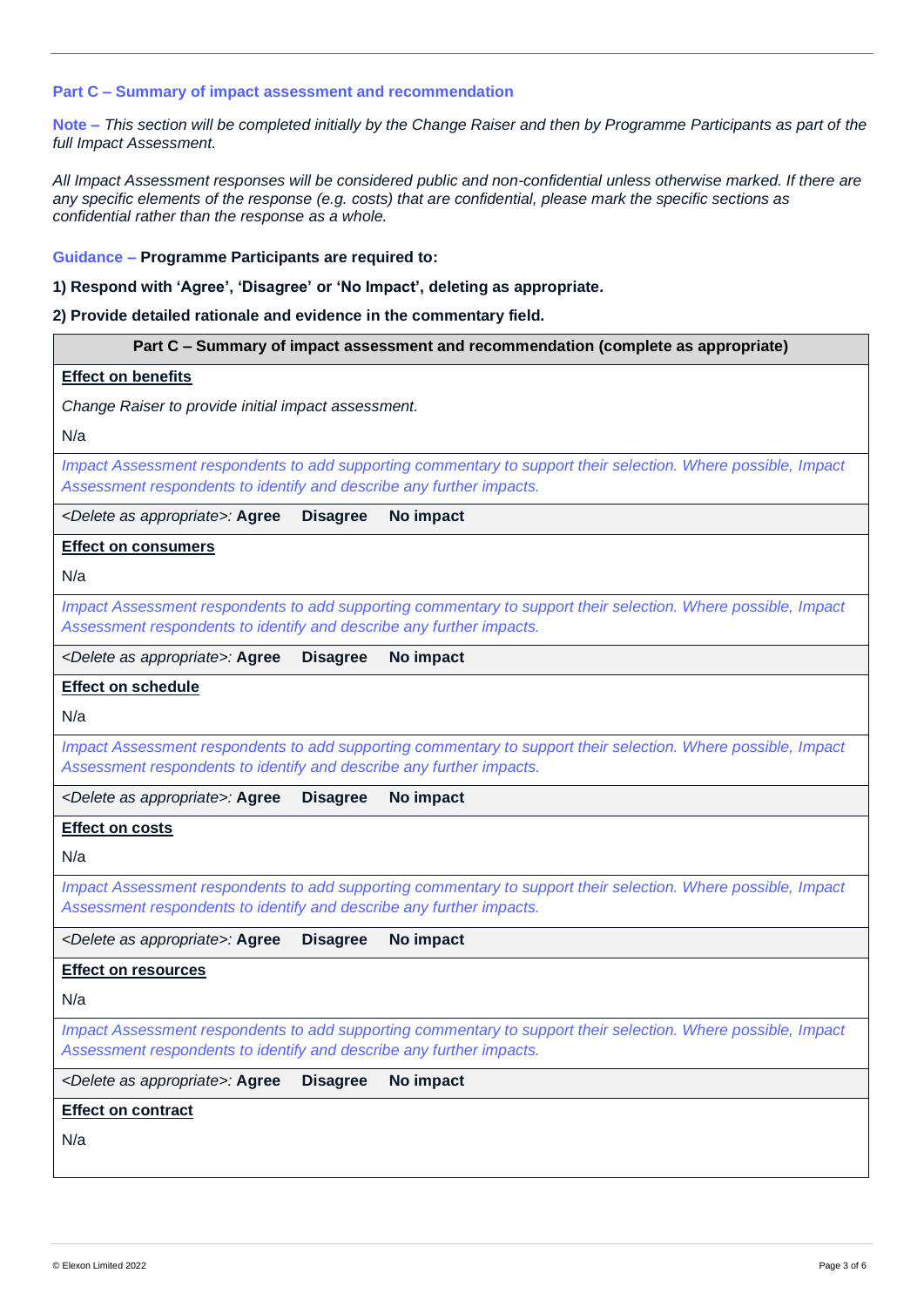*Impact Assessment respondents to add supporting commentary to support their selection. Where possible, Impact Assessment respondents to identify and describe any further impacts.*

*<Delete as appropriate>:* **Agree Disagree No impact**

# **Risks**

N/a

*Impact Assessment respondents to add supporting commentary to support their selection. Where possible, Impact Assessment respondents to identify and describe any further impacts.*

*<Delete as appropriate>:* **Agree Disagree No impact**

# **Recommendation**

*Change Raiser to provide initial recommendation.*

**It is recommended by the Change Raiser the change is approved.**

*Impact Assessment respondents to add supporting commentary to support their selection. Where possible, Impact Assessment respondents to identify and describe any further impacts.*

*<Delete as appropriate>:* **Agree Disagree No impact**

**Impact assessment done by:** <Name>

**Guidance***: If you are a third party responding on behalf of another Programme Participant, please state this in your response.* 

**Impact assessment completed on behalf of:** <Name>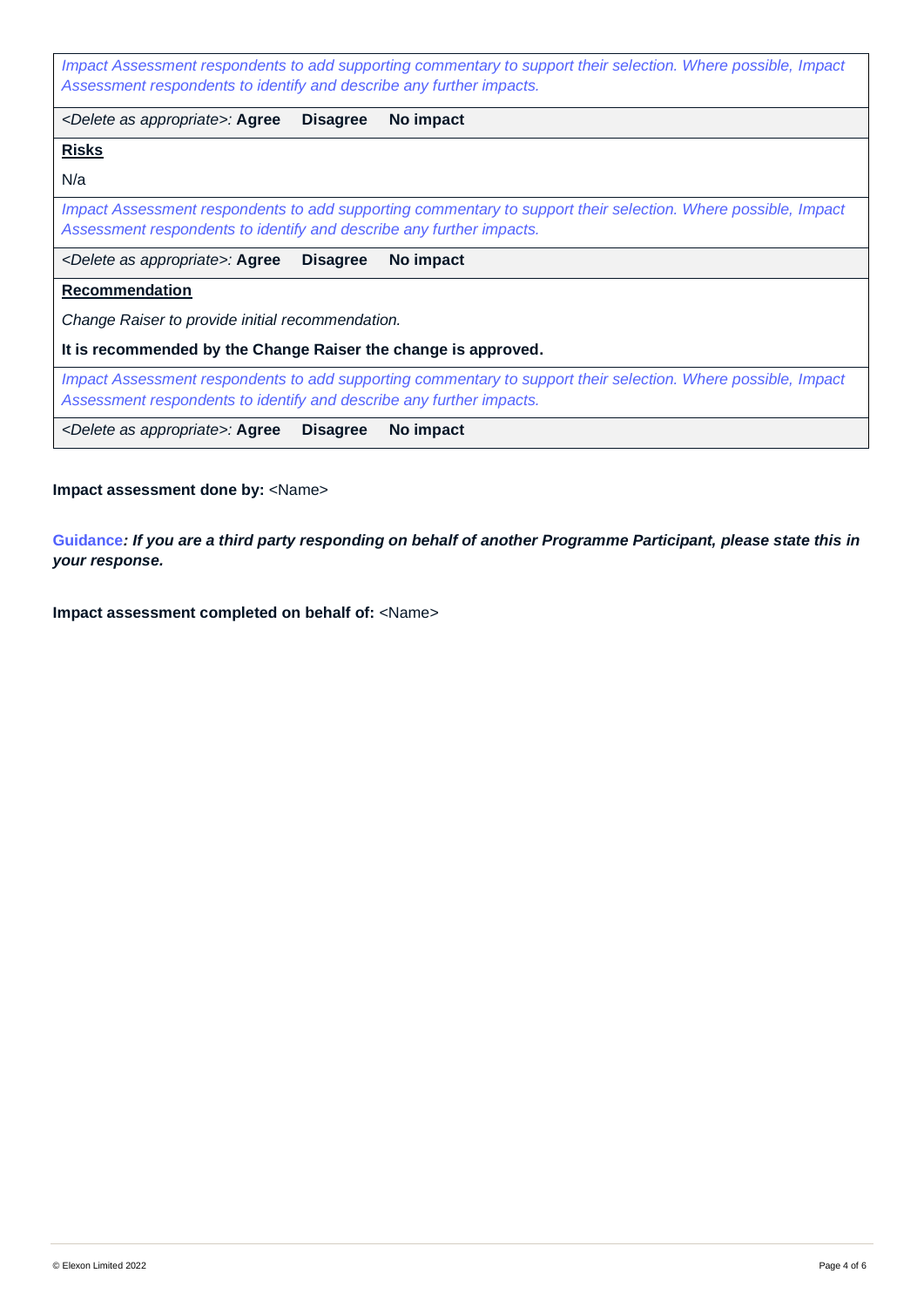# **Part D – Change approval and decision**

**Guidance***: The approvals section will be completed by the MHHS PMO once the Impact Assessment has been reviewed.*

|                                         | <b>Part D - Approvals</b> |
|-----------------------------------------|---------------------------|
| MHHS Change Board - housekeeping change |                           |

# **Guidance** - *This section will be completed by the MHHS PMO following the review of the impact assessment and decision reached by the SRO.*

| Part D - Change decision |                                                                                       |      |                                       |
|--------------------------|---------------------------------------------------------------------------------------|------|---------------------------------------|
| Decision:                | Change approved                                                                       | Date | 26 April 2022                         |
| Approvers:               | <b>MHHS Change Board</b>                                                              |      |                                       |
| Change Owner:            | <b>Fraser Mathieson</b>                                                               |      |                                       |
| Action:                  | A1. DAG Terms of Reference to be reflected in MHHS Programme Governance<br>Framework. |      |                                       |
| <b>Changed Items</b>     | <b>Pre-change version</b>                                                             |      | <b>Revised version</b>                |
| A1                       | MHHS Governance Framework v2.4                                                        |      | <b>MHHS Governance Framework v2.5</b> |
|                          |                                                                                       |      |                                       |
|                          |                                                                                       |      |                                       |
|                          |                                                                                       |      |                                       |